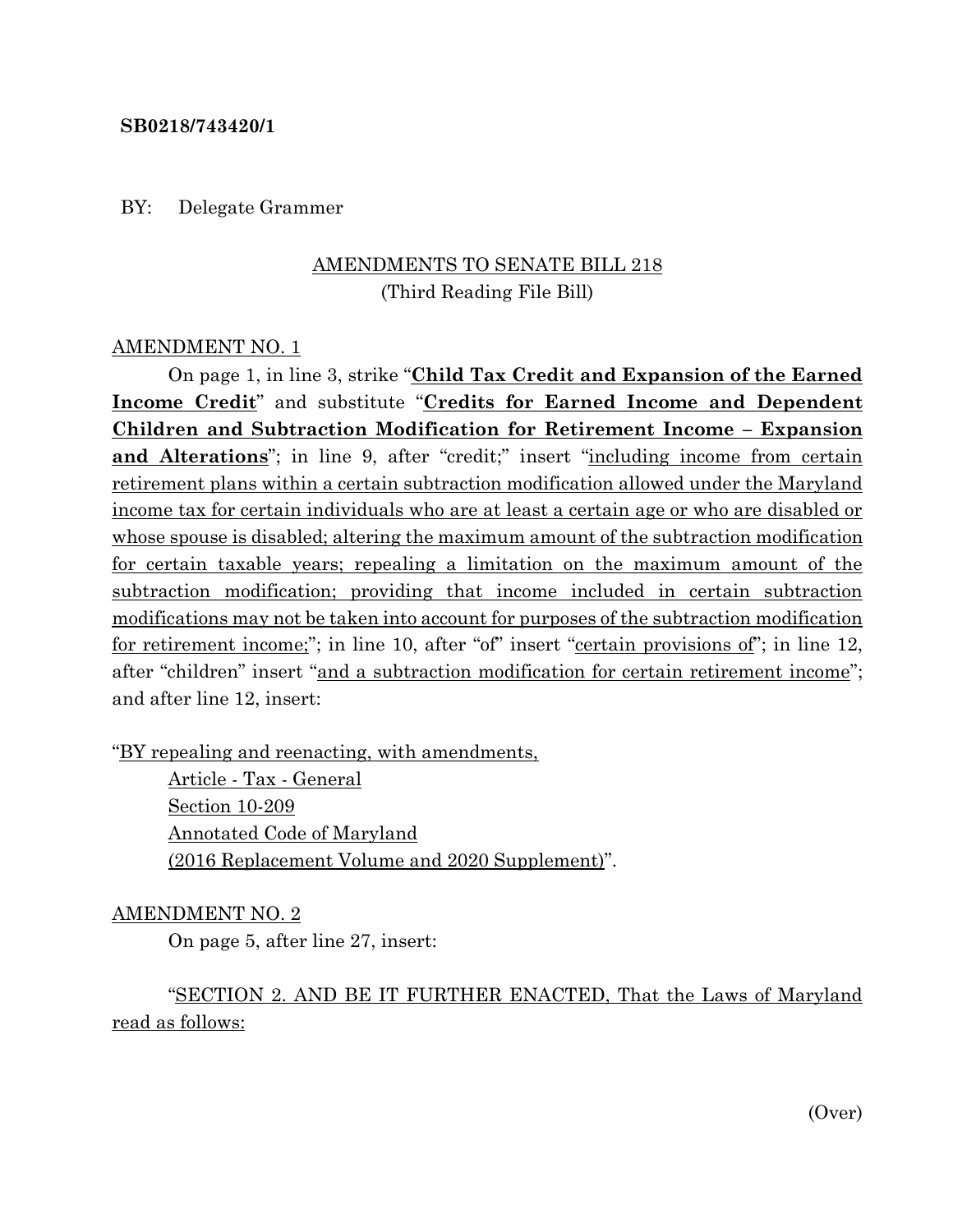### **SB0218/743420/1 Grammer Amendments to SB 218 Page 2 of 5**

# **Article – Tax – General**

#### 10–209.

| (a) | (1)                            |                                                 |                  | In this section the following words have the meanings indicated.                                                                                                  |
|-----|--------------------------------|-------------------------------------------------|------------------|-------------------------------------------------------------------------------------------------------------------------------------------------------------------|
|     | (2)                            | "Correctional officer" means an individual who: |                  |                                                                                                                                                                   |
|     |                                | <u>(i)</u>                                      |                  | was employed in:                                                                                                                                                  |
|     | Correctional Services Article; |                                                 | 1.               | a State correctional facility, as defined in $\S 1-101$ of the                                                                                                    |
|     | Correctional Services Article; |                                                 | 2.               | <u>a local correctional facility, as defined in <math>\S 1-101</math> of the</u>                                                                                  |
|     | Services Article; or           |                                                 | $\overline{3}$ . | a juvenile facility included in $\S$ 9–226 of the Human                                                                                                           |
|     |                                |                                                 | 4.               | <u>a facility of the United States that is equivalent to a</u><br>State or local correctional facility or a juvenile facility included in $\S 9-226$ of the Human |

Services Article; and

(ii) is eligible to receive retirement income attributable to the individual's employment under item (i) of this paragraph.

(3) "Emergency services personnel" means emergency medical technicians or paramedics.

(4) (i) **[**"Employee retirement system"**] "QUALIFIED RETIREMENT PLAN"** means **[**a plan**]**: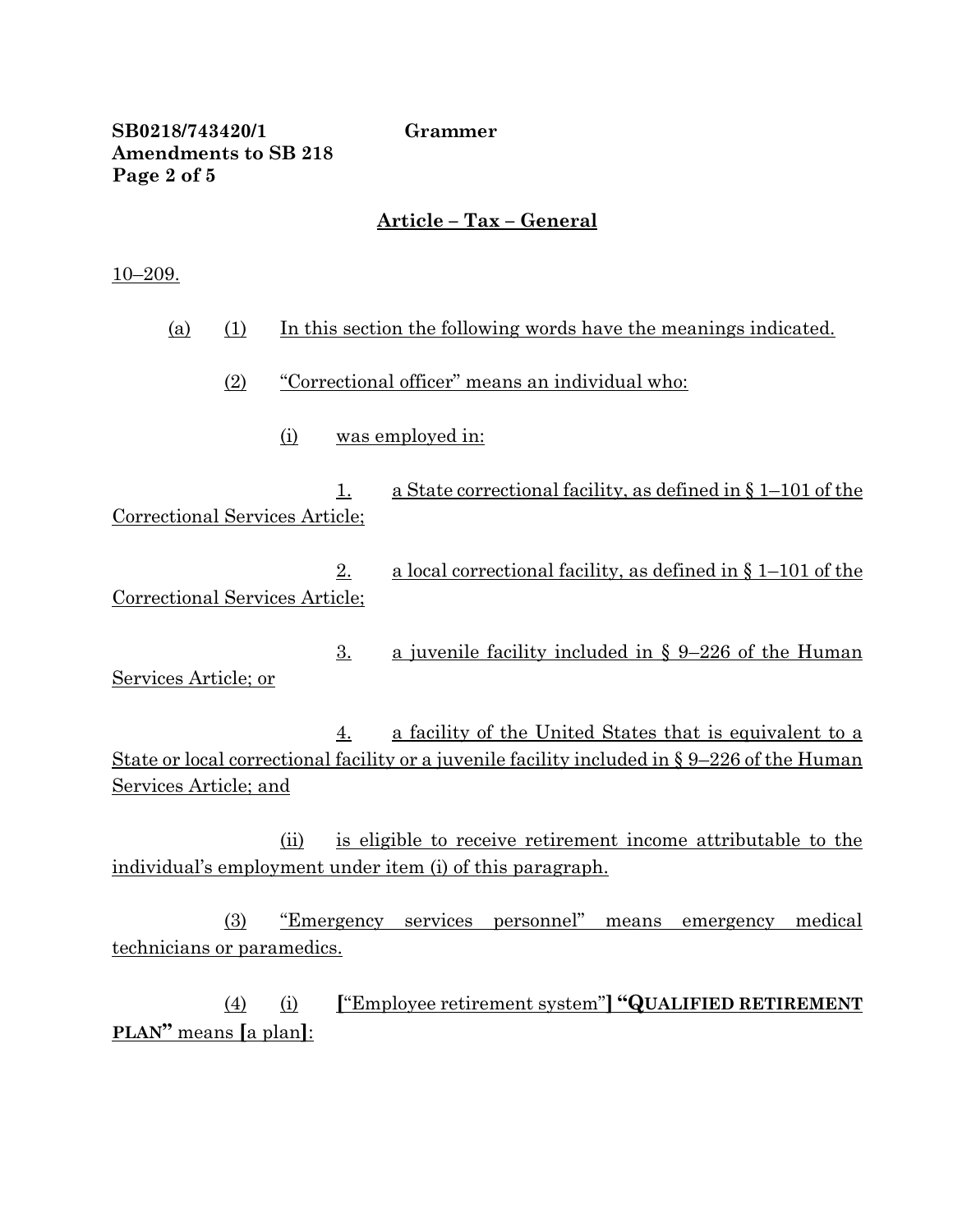**SB0218/743420/1 Grammer Amendments to SB 218 Page 3 of 5**

1. **[**established and maintained by an employer for the benefit of its employees; and

2.**] A RETIREMENT PLAN** qualified under § 401(a), § 403, or § 457(b) of the Internal Revenue Code**[**.**];**

**[**(ii) "Employee retirement system" does not include:

1.**] 2.** an individual retirement account or annuity under § 408 of the Internal Revenue Code;

**[**2.**] 3.** a Roth individual retirement account under § 408A of the Internal Revenue Code;

**[**3.**] 4.** a rollover individual retirement account; **OR**

**[**4.**] 5.** a simplified employee pension under Internal Revenue Code § 408(k)**[**; or**].**

**[**5.**] (II) "QUALIFIED RETIREMENT PLAN" DOES NOT INCLUDE** an ineligible deferred compensation plan under § 457(f) of the Internal Revenue Code.

(b) Subject to subsections **(C) AND** (d) **[**and (e)**]** of this section, to determine Maryland adjusted gross income, if, on the last day of the taxable year, a resident is at least 65 years old or is totally disabled or the resident's spouse is totally disabled, or the resident is at least 55 years old and is a retired correctional officer, law enforcement officer, or fire, rescue, or emergency services personnel of the United States, the State, or a political subdivision of the State, an amount is subtracted from federal adjusted gross income equal to **[**the lesser of:

(Over)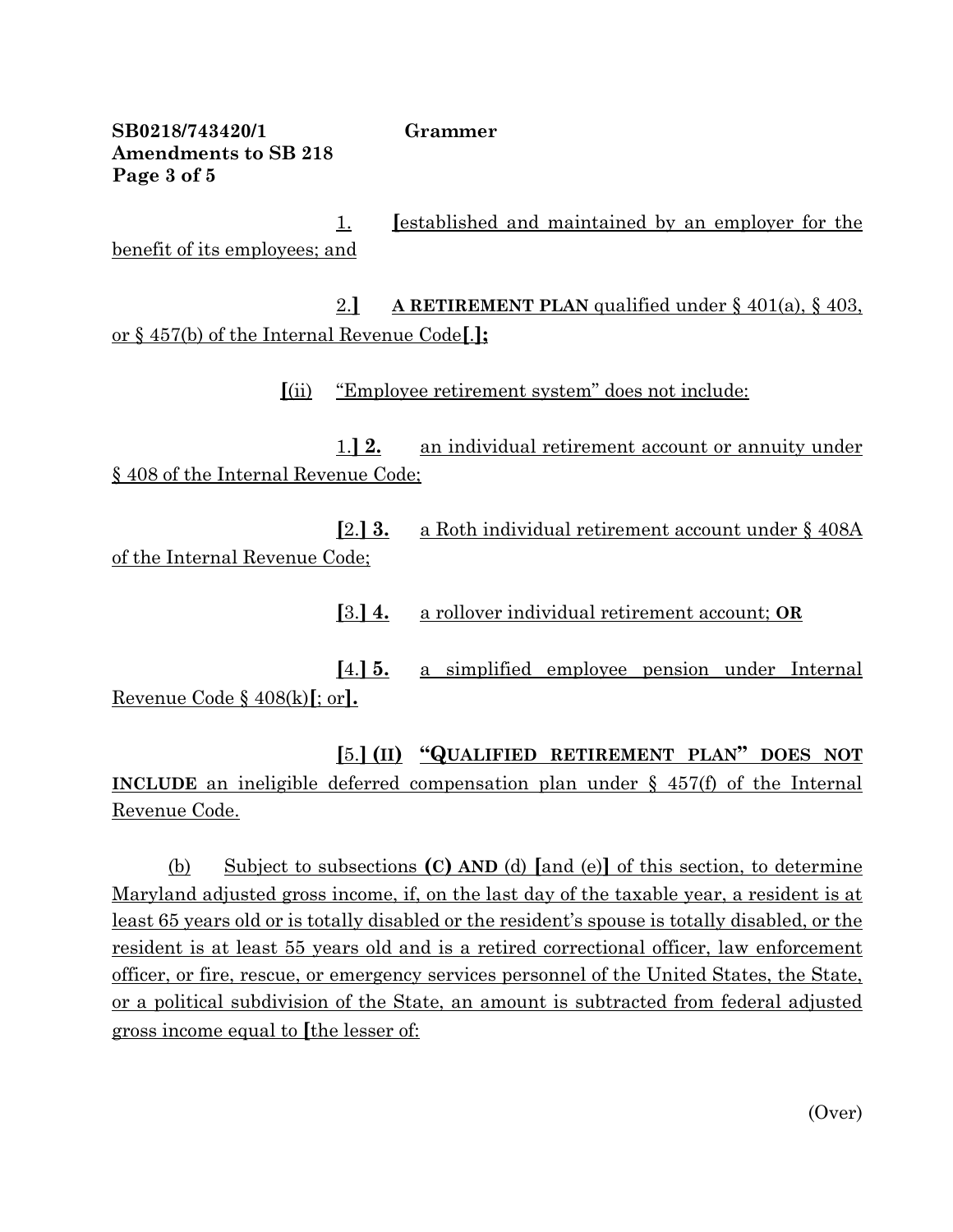## **SB0218/743420/1 Grammer Amendments to SB 218 Page 4 of 5**

(1) the cumulative or total annuity, pension, or endowment income from an employee retirement system**] 100% OF THE TOTAL INCOME FROM A QUALIFIED RETIREMENT PLAN** included in federal adjusted gross income **FOR A TAXABLE YEAR BEGINNING AFTER DECEMBER 31, 2020[**; or**]**

**[**(2) the maximum annual benefit under the Social Security Act computed under subsection (c) of this section, less any payment received as old age, survivors, or disability benefits under the Social Security Act, the Railroad Retirement Act, or both**]**.

**[**(c) For purposes of subsection (b)(2) of this section, the Comptroller:

(1) shall determine the maximum annual benefit under the Social Security Act allowed for an individual who retired at age 65 for the prior calendar year; and

(2) may allow the subtraction to the nearest \$100.

(d) Military retirement income that is included in the subtraction under § 10–207(q) of this subtitle may not be taken into account for purposes of the subtraction under this section.**]**

# **(C) ANY INCOME THAT IS INCLUDED IN THE SUBTRACTIONS UNDER § 10–207 OF THIS SUBTITLE MAY NOT BE TAKEN INTO ACCOUNT FOR THE PURPOSES OF THE SUBTRACTION UNDER THIS SECTION.**

**[**(e)**] (D)** In the case of a retired correctional officer, law enforcement officer, or fire, rescue, or emergency services personnel of the United States, the State, or a political subdivision of the State, the amount included under subsection **[**(b)(1)**] (B)** of this section is limited to the first \$15,000 of retirement income that is attributable to the resident's employment as a correctional officer, a law enforcement officer, or fire,